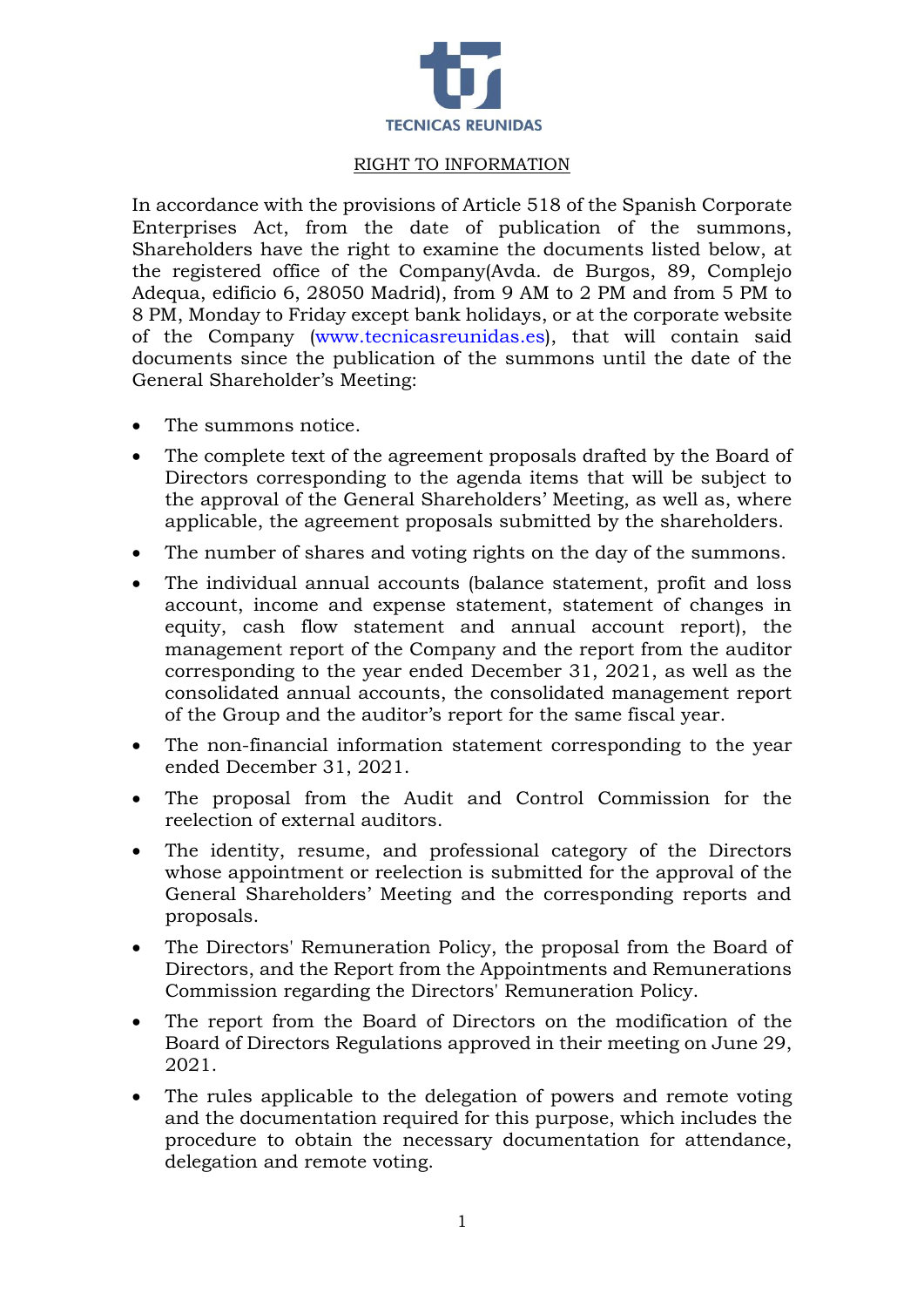

- The rules on remote attendance.
- The templates for the attendance, delegation, and remote voting documents.
- The rules on the exercise of the right to information.
- The Articles of Association in force.
- The General Meeting of Shareholders regulations in force.
- The Board of Directors Regulations in force.
- The Annual Corporate Governance Report corresponding to year 2021.
- The Annual Report on the Remuneration of Directors corresponding to year 2021.
- The Report on the Operation of the Audit and Control Commission corresponding to year 2021.
- The Report on the Operation of the Appointments and Remunerations Commission corresponding to year 2021.
- The Report on the Operations of the Management and Risk Commission corresponding to year 2021.
- The Report from the Audit and Control Commission on Related-party Transactions of year 2021.
- The Report from the Audit and Control Commission on the independence of the external auditor.
- The Regulations of the Shareholders' Electronic Forum.
- The Company's Internal Rules of Conduct in the Securities Markets.
- Where applicable, any valid requests for information, clarifications, or questions submitted by the Shareholders in the exercise of their right to information and the responses provided by the directors.

Moreover, from the date of publication of the summons notice, the Shareholders have the right to obtain or receive a copy free of charge of the following documents: (i) the individual annual accounts, the management report, and the report from the auditor corresponding to the year ended December 31, 2021, as well as the consolidated annual accounts, the management report of the Group, the auditor's report and the consolidated non-financial information statement for the same fiscal year, under the provisions of Article 272 of the Spanish Corporate Enterprises Act; and (ii) the Directors' Remuneration Policy, the proposal of the Board of Directors in this regard, and the report on said Policy drafted by the Appointments and Remunerations Commission, in accordance with article 529 novodecies 4 of the Spanish Corporate Enterprises Act.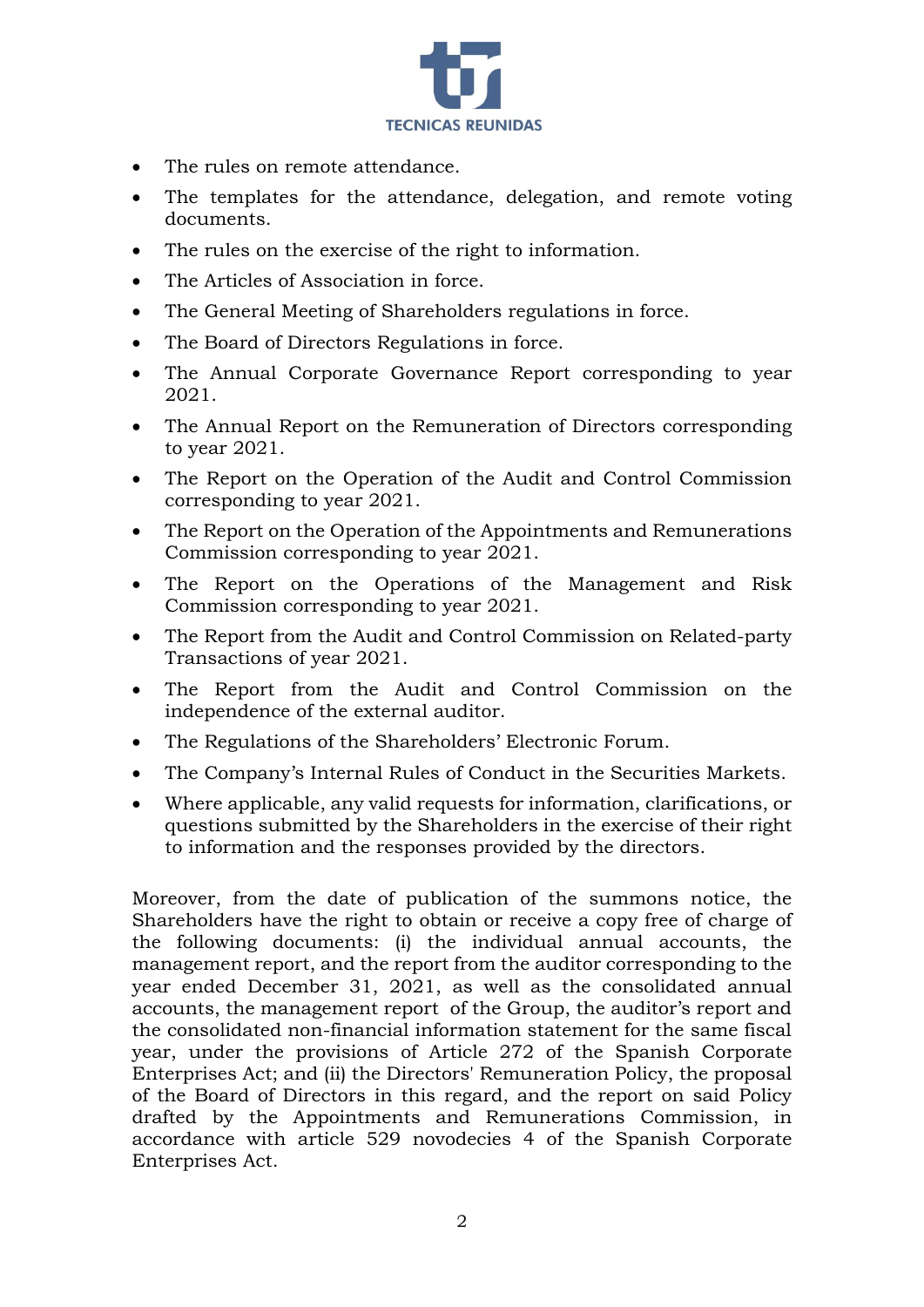

Documentation may be requested by delivering the request or by submitting it to the Company by postal mail or similar courier service, to the General Secretariat of the Company, at Avda. de Burgos, 89, Complejo Adequa, edificio 6, 28050 Madrid, or at e-mail address *att\_acc@trsa.es*, in which case –in order to ensure the appropriate authenticity guarantees and demonstrate the identity of the Shareholder exercising their right- it shall include an advanced or recognized electronic signature, in the terms provided for in the applicable regulations, based on a recognized electronic certificate that has not been revoked and that has been issued by the Public Certification Authority of Spain (CERES) which depends on the Royal Spanish Mint (Fábrica Nacional de Moneda y Timbre - Real Casa de la Moneda, [FNMT-RCM]) or using an electronic ID; the Shareholder may use the username and password they will receive at their e-mail address after verifying their identity and their status as Shareholder by completing the form available on the corporate website of the Company [\(www.tecnicasreunidas.es\)](http://www.tecnicasreunidas.es/). Shareholders may also address the Shareholder Service Department at phone number (+34) 911-582-255, Monday to Friday except bank holidays, 9 AM to 2 PM, and 5 PM to 8 PM.

Until the fifth day before the expected date for the General Meeting of Shareholders, the shareholders may request in writing to the Board of Directors any information or clarification they deem necessary, as well as ask any questions they might have regarding the issues included in the Agenda, any information accessible to the public that have been provided by the Company to the National Securities Market Commission since the holding of the last General Meeting of Shareholders (June 29, 2021), and regarding the auditor's report. For this purpose, documentation may be requested by delivering the request or by submitting it to the company by postal mail or similar courier service, to the General Secretariat of the Company, at Avda. de Burgos, 89, Complejo Adequa, edificio 6, 28050 Madrid, or at e-mail address *[att\\_acc@trsa.es](mailto:att_acc@trsa.es)*, in the terms stated in the preceding paragraph.

Regardless of the method used to issue the requests for information, Shareholder's request must include their name and surname(s), tax identification number (NIF/TIN) and number of shares held by them.

Unless stated otherwise by the Shareholder, any requests for documentation or information received at the aforementioned e-mail address may be answered by the Company by means of a reply to the email address of the Shareholder.

The Shareholder shall be responsible for proving that the request has been sent to the Company in due time and form. The corporate website of the Company [\(www.tecnicasreunidas.es\)](http://www.tecnicasreunidas.es/) will detail the relevant